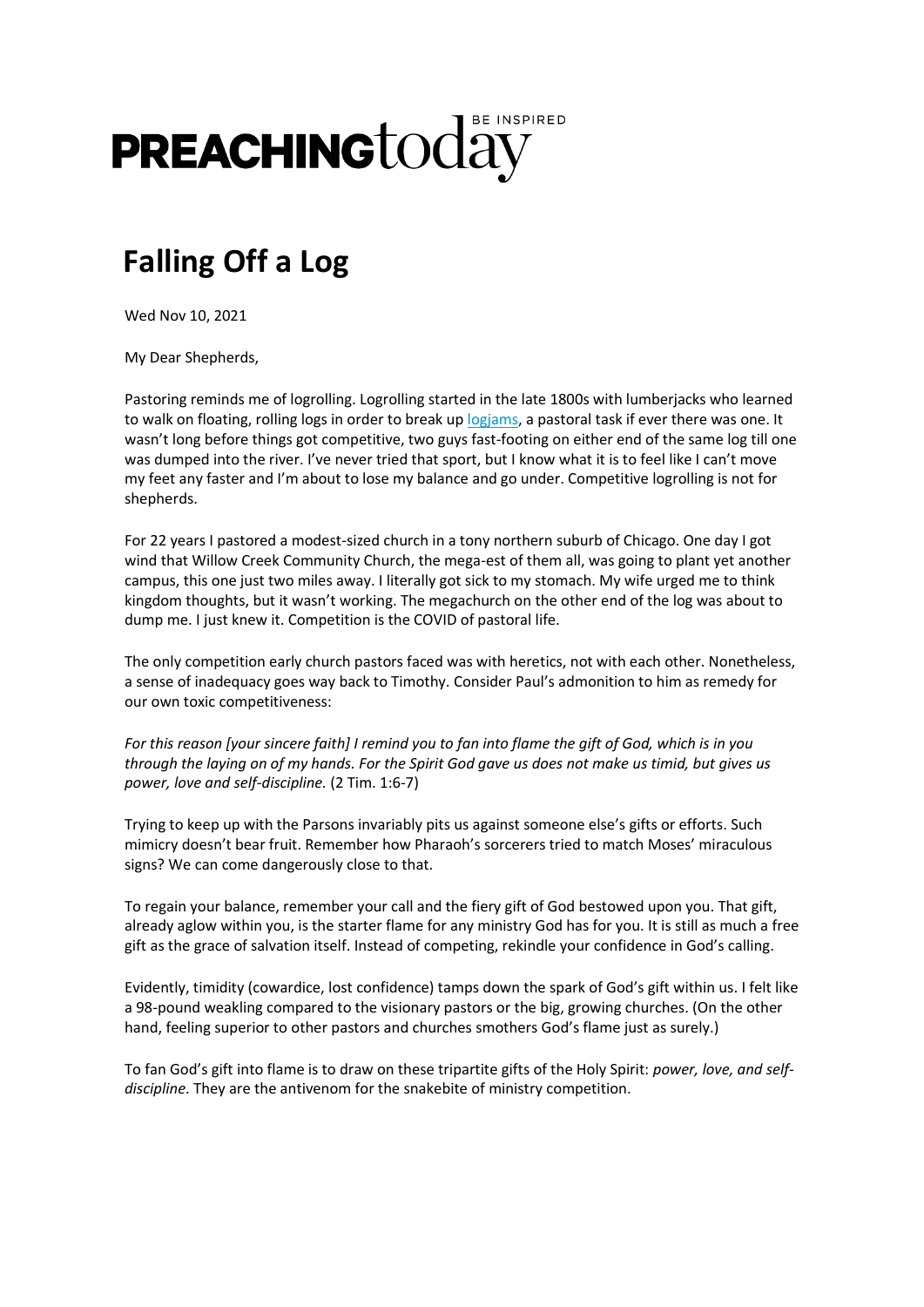*Power* is the Christlike authority to make disciples wherever we're sent. We do not need to be better than any other pastor or bigger than any other congregation to do what the Lord calls us to do.

*Love* re-personalizes ministry minimized by metrics. The pursuit of the big win always diminishes relationships; it's [the Bobby Knight problem](https://christianitytoday.lt.emlnk1.com/Prod/link-tracker?redirectUrl=aHR0cHMlM0ElMkYlMkZ3d3cuY2hyaXN0aWFuaXR5dG9kYXkuY29tJTJGY3QlMkZwb2RjYXN0cyUyRnJpc2UtYW5kLWZhbGwtb2YtbWFycy1oaWxsJTJGYm9iYnkta25pZ2h0LXByb2JsZW0uaHRtbCUzRnV0bV9zb3VyY2UlM0RQcmVhY2hpbmcrVG9kYXkrTmV3c2xldHRlciUyNnV0bV9tZWRpdW0lM0ROZXdzbGV0dGVyJTI2dXRtX3Rlcm0lM0QxNzU5NSUyNnV0bV9jb250ZW50JTNENzUyNyUyNnV0bV9jYW1wYWlnbiUzRGVtYWls&sig=6W1Ubf4AagRDJzTPbC9roFmpYbAin4f9XYB4BLdMDX5q&iat=1636556997&a=%7C%7C26374210%7C%7C&account=christianitytoday%2Eactivehosted%2Ecom&email=WNrt%2B5TKfGDXMQcKMAaDfqwwviZ9C%2FPHwqGSXHenP7w%3D&s=de7fb3caa0fe68d69ae093ad727f7ce9&i=3590A7527A51A232794). Love is the kingdom's North Star and the Lord's language.

*Self-discipline*, or sound judgment, regains the mind of Christ addled when ministry becomes a frantic effort to keep your balance, and reorients us to easily forgotten kingdom values like "the least of these" and "servant of all."

Freed from the smothering curse of comparison, you can attend to the Spirit-directed relationships, skills, and strategies that will walk your flock along the paths of righteousness. What's more, there is the relief of finding sure footing in God's grace. It's as easy as falling off a log.

Be ye glad!

Lee Eclov

## **Logrolling and Logjams**

Wed, Nov 3, 2021

My Dear Shepherds,

You may not have given much thought to logrolling, so let me enlighten you. In the late 1800s, when logging took off as a major industry in America, logs cut in remote forests were floated down rivers to sawmill towns. All those thousands of logs frequently jammed, so men were hired to walk out on the logs to break them up. But if they were to stay dry (not to mention, alive) they had to learn to walk on spinning logs while they worked—to "roll the logs."

Every pastor is well-acquainted with ministry logjams. Like the time a cell tower company approached us with a lucrative offer to hide their equipment in a new steeple they'd build for us. That created a logjam in our leadership. Another time a decision about a part-time staff position got fouled up in personalities. A logjam.

In a *[Leadership Journal](https://christianitytoday.lt.emlnk1.com/Prod/link-tracker?redirectUrl=aHR0cHMlM0ElMkYlMkZ3d3cuY2hyaXN0aWFuaXR5dG9kYXkuY29tJTJGcGFzdG9ycyUyRjE5OTglMkZ3aW50ZXIlMkY4bDEwMjAuaHRtbCUzRnV0bV9zb3VyY2UlM0RQcmVhY2hpbmcrVG9kYXkrTmV3c2xldHRlciUyNnV0bV9tZWRpdW0lM0ROZXdzbGV0dGVyJTI2dXRtX3Rlcm0lM0QxNzU5NSUyNnV0bV9jb250ZW50JTNENzQ1OCUyNnV0bV9jYW1wYWlnbiUzRGVtYWls&sig=42MmNWkzXVMxsakNeELmgxhyWKTiL4SsQvhc7H7RWb76&iat=1635948338&a=%7C%7C26374210%7C%7C&account=christianitytoday%2Eactivehosted%2Ecom&email=WNrt%2B5TKfGDXMQcKMAaDfqwwviZ9C%2FPHwqGSXHenP7w%3D&s=de7fb3caa0fe68d69ae093ad727f7ce9&i=3532A7458A51A229612)* interview 25 years ago, M. Craig Barnes told about a brouhaha he faced over whether or not to put "a little coffee stand in the narthex." Ushers threatened to quit en masse. A task force met for eight weeks! Barnes was asked, "What does such a distraction do to your soul?" He replied, "It's like being nibbled to death by a duck." That's a logjam.

You can find a lot of leadership guidance for breaking up church logjams but not so much on helping you keep your head above water when they happen. Paul wrote to his protégé Timothy,

*Don't let anyone look down on you because you are young, but set an example for the believers in speech, in conduct, in love, in faith and in purity.* (1 Tim. 4:12)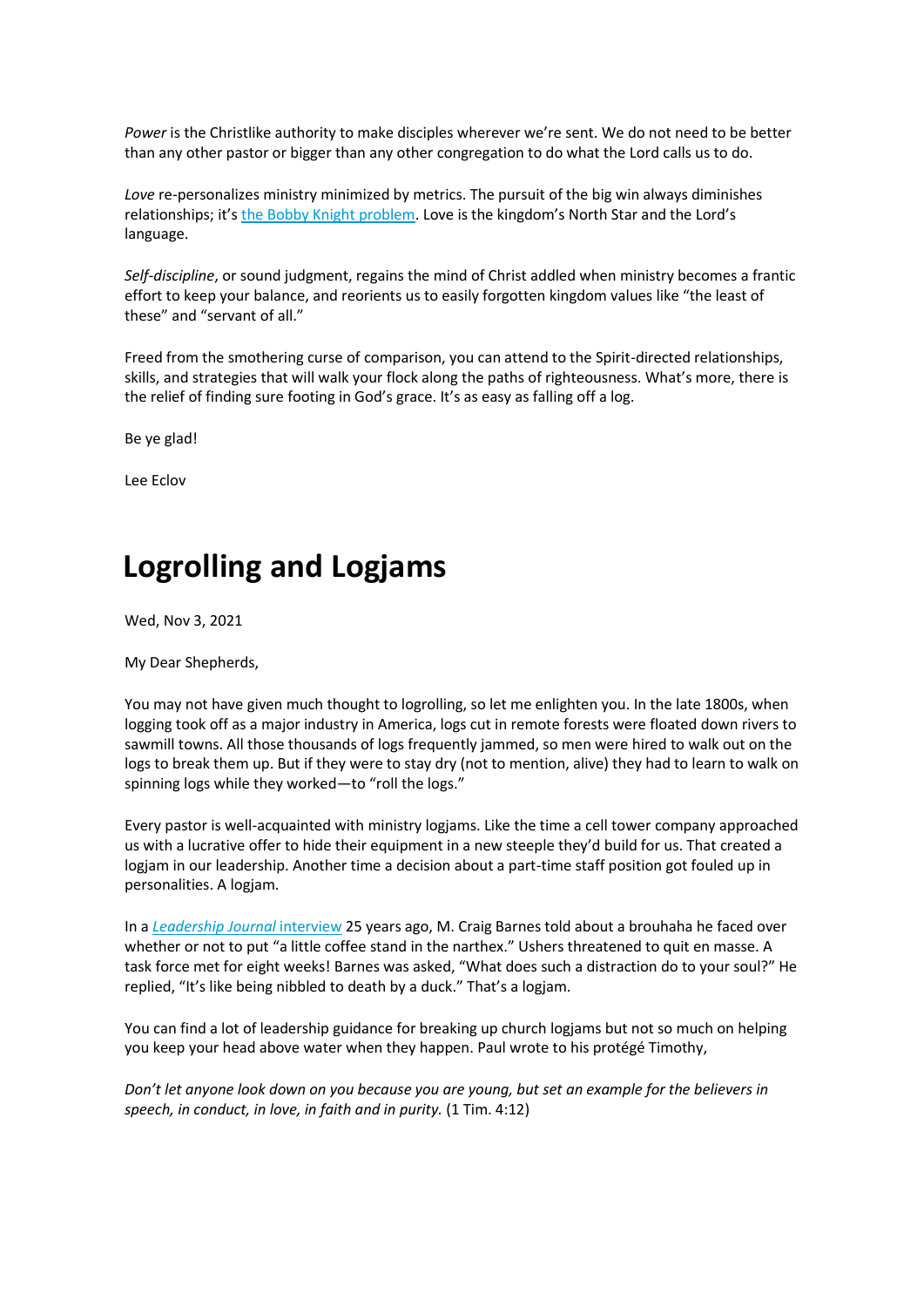Setting an example is fairly easy until ministry gets messed up, and it is a rare week when something isn't messed up somewhere. When the mess happens, rest assured people are watching you. That's to be expected. In fact, it's part of discipleship. Pastoring by example is like logrolling.

*Set an example in speech*. Don't complain. Speak the truth in love. Don't gossip. Explain Scripture in order to light their path forward. Remember what Jesus said, "the mouth speaks what the heart is full of," so get alone with God to fill your heart with grace, seasoned with salt.

*Set an example in conduct.* First, behave "in a manner worthy of the gospel." Exercise self-control, which is where the Holy Spirit stands ready to help in your weakness. Sometimes the Good Shepherd leads his people on paths of righteousness by having us walk ahead of them. Whatever you do, don't sin!

*Set an example in love.* Wash feet and "clothe yourselves with compassion, kindness, humility, gentleness and patience. Bear with each other and forgive one another. … Forgive as the Lord forgave you." All of those self-sacrificing virtues cost you something, all the more when the pressure is on.

*Set an example in faith.* No challenge your church faces can be met without trusting God beyond your personal comfort zone. Your people may revert to business books or personal preferences for solutions, so your job is to help them see by your example what trusting God looks like. Show them how to pray, listen, and obey God.

*Set an example in purity.* Moral purity isn't only about sex. When facing leadership challenges, purity means you don't manipulate people and you're not a hypocrite, pretending godliness to get your own way. Purity means working with all the lights on.

*Be diligent in these matters; give yourself wholly to them, so that everyone may see your progress.* (1 Tim. 4:15)

Be ye glad!

Lee Eclov

## **Admiration II: 'Vicar of Large Things'**

Wed Oct 27, 2021

My Dear Shepherds,

A friend, Andy, sent me a[n intriguing poem](https://christianitytoday.lt.emlnk1.com/Prod/link-tracker?redirectUrl=aHR0cHMlM0ElMkYlMkZ3d3cucG9ldGljb3VzLmNvbSUyRnItcy10aG9tYXMlMkZpLXdhcy12aWNhci1vZi1sYXJnZS10aGluZ3MlM0Z1dG1fc291cmNlJTNEUHJlYWNoaW5nK1RvZGF5K05ld3NsZXR0ZXIlMjZ1dG1fbWVkaXVtJTNETmV3c2xldHRlciUyNnV0bV90ZXJtJTNEMTc1OTUlMjZ1dG1fY29udGVudCUzRDczNzQlMjZ1dG1fY2FtcGFpZ24lM0RlbWFpbA==&sig=HK7G46jRPX1k6BFp3iF5dAWBo6qK9aGTceCK6ZGGu7z9&iat=1635343918&a=%7C%7C26374210%7C%7C&account=christianitytoday%2Eactivehosted%2Ecom&email=WNrt%2B5TKfGDXMQcKMAaDfqwwviZ9C%2FPHwqGSXHenP7w%3D&s=de7fb3caa0fe68d69ae093ad727f7ce9&i=3449A7374A51A225249) by the Welsh poet and pastor, R. S. Thomas, that begins,

*I was vicar of large things*

*in a small parish.* 

Andy, who pastors in a little Minnesota burg of 300 people, reads that poem every week. His wife framed it for his study. He likes it, he says, "because it speaks against the desire for great things in a great place." I admire him and so many other pastors like him who see the "large things" where they serve, regardless of whether their parish is big or small.